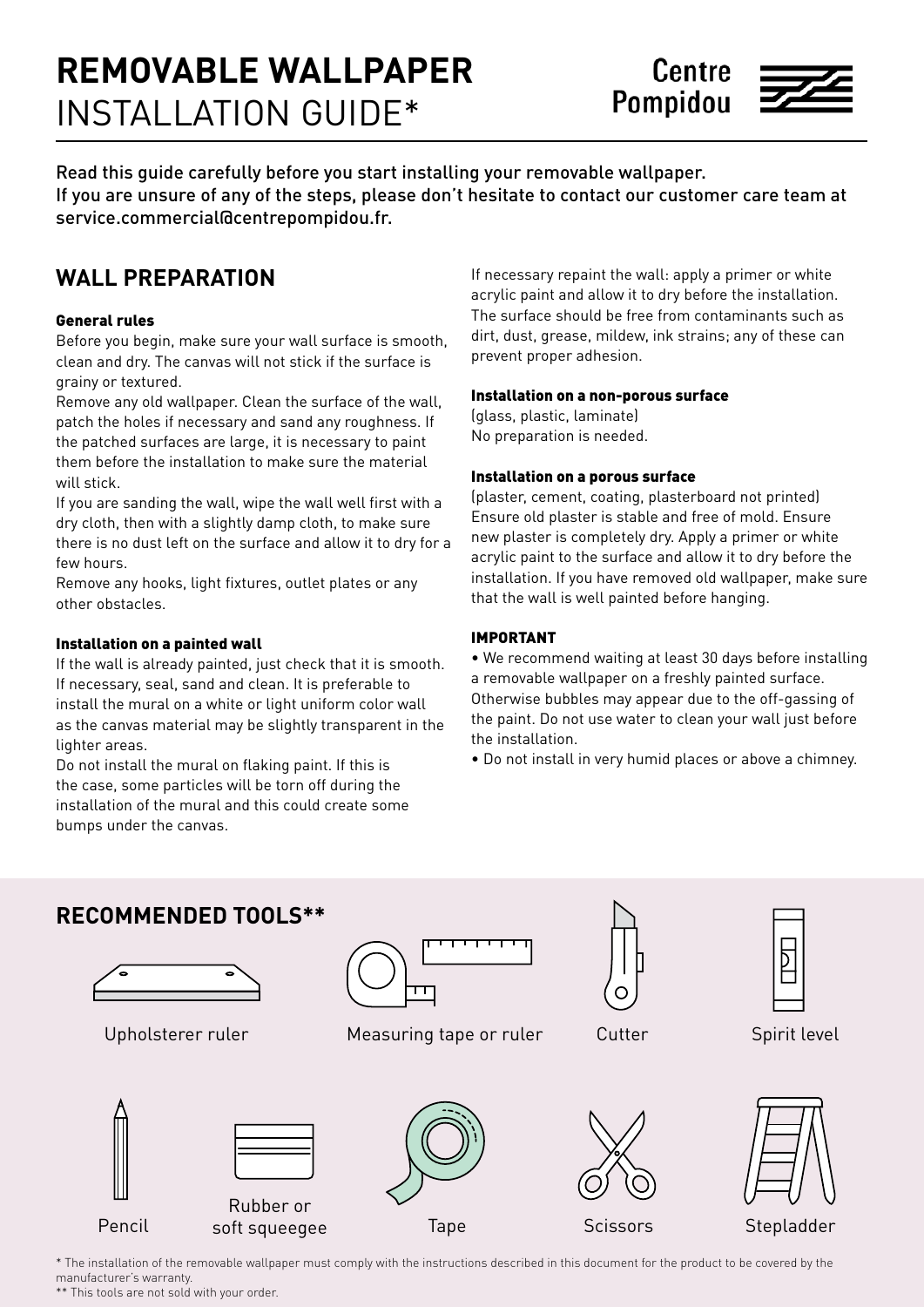### **Step 1 : GETTING READY**

#### **1. LAY OUT THE PANELS**

Take your removable wallpaper out of its shipping package. Unroll the removable wallpaper and separate each panel. Your removable wallpaper is printed on pieces numbered at the top **in hanging order from left to right**.

Before installing the removable wallpaper, make sure that you have all the pieces and that none are damaged. Lay the panels flat on the floor next to each other in order to check the image match. If you notice any inconsistencies within the print, please do not install. Our customer service can assist you with any problems.

The removable wallpaper comes with backing paper, which protects the adhesive. Keep this backing paper on for now. You will peel it off later during the installation process.



#### **TIPS:**

**• Let your unrolled panels lie flat** for an hour. This will allow the material to adjust to room temperature and ensure the best installation.

#### **• Measure and mark your guideline**

Once you have unrolled your panels on the floor, use your masking tape to create some markers that will help you align the image from one panel to the next during the installation. It is easier to do this preparation step flat on the ground rather than standing on a stepladder! - Align each panel with the next one while keeping the overlap. The image must be perfectly continuous from one panel to another.

- Stick a piece of masking tape of about 5 cm straddling the joint.

- Cut the tape with a cutter very carefully without pressing at the joint of the two panels.

When you'll install the panels, the markers will have to align perfectly.

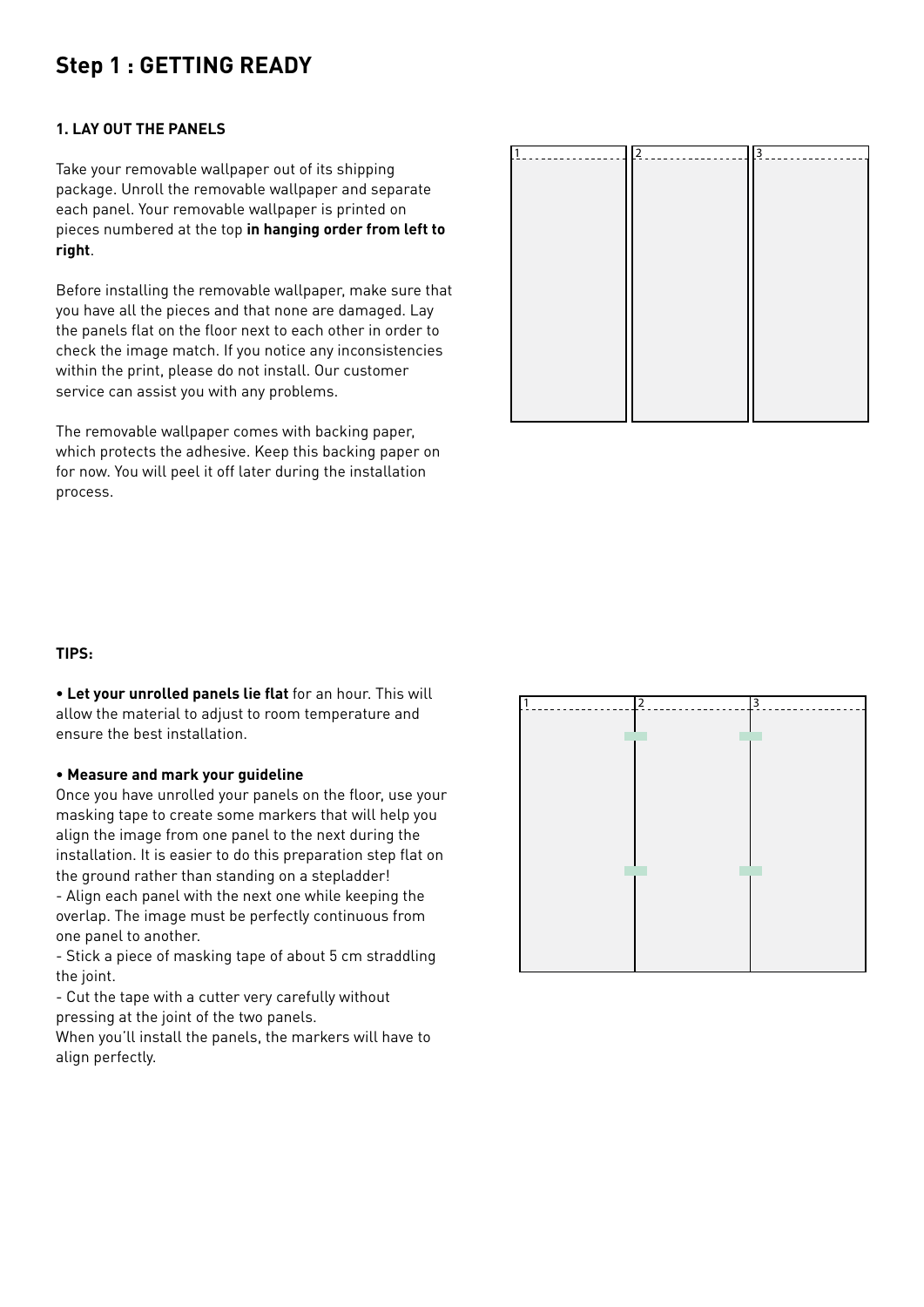### **Step 2 : HANG THE FIRST PANEL**

**2.** Remember that the success of the installation will depend on properly placing the first panel. Measure the width of the first panel and **measure the position of your starting point from the left side of the wall.**

**PLEASE NOTE: When placing your order you might have added a few centimeters to your dimensions to compensate for potential wall imperfections. These potential surpluses must be taken into account during the positioning of this first panel.**



**3.** Using a spirit level or plumb line and a pencil, **draw on the wall a vertical line corresponding to the right edge of the first strip**. This will ensure that the first strip is laid straight. Make sure the markings are faint so they don't show through the wallpaper.



**4.** Peel off a section of about 20 cm from the backing paper across the top of the first panel and fold it down to keep it out of the way. With the help of another person if possible, position the top of the panel. The top banner containing the technical information must be removed later, so use the horizontal dotted line to position the mural. Stick the adhesive surface that you just released by aligning the right edge with your marker.

#### **IMPORTANT:**

**• If you wish you can cut the top banner containing the technical information before starting the installation. • Do not pull on or stretch the material during installation. Work from top to bottom and allow the canvas to fall naturally, taking particular care to avoid scuffing or scratching the printed surface with your squeegee.**

**• Do not peel off the entire backing paper all at once. • Try not to let the adhesive come together, or let the material fold up against itself. If it does, separate it by carefully pulling it apart taking care not to damage the printed area. Even if the fabric was wrinkled by accident, the folds should disappear after you have smoothed it out.**

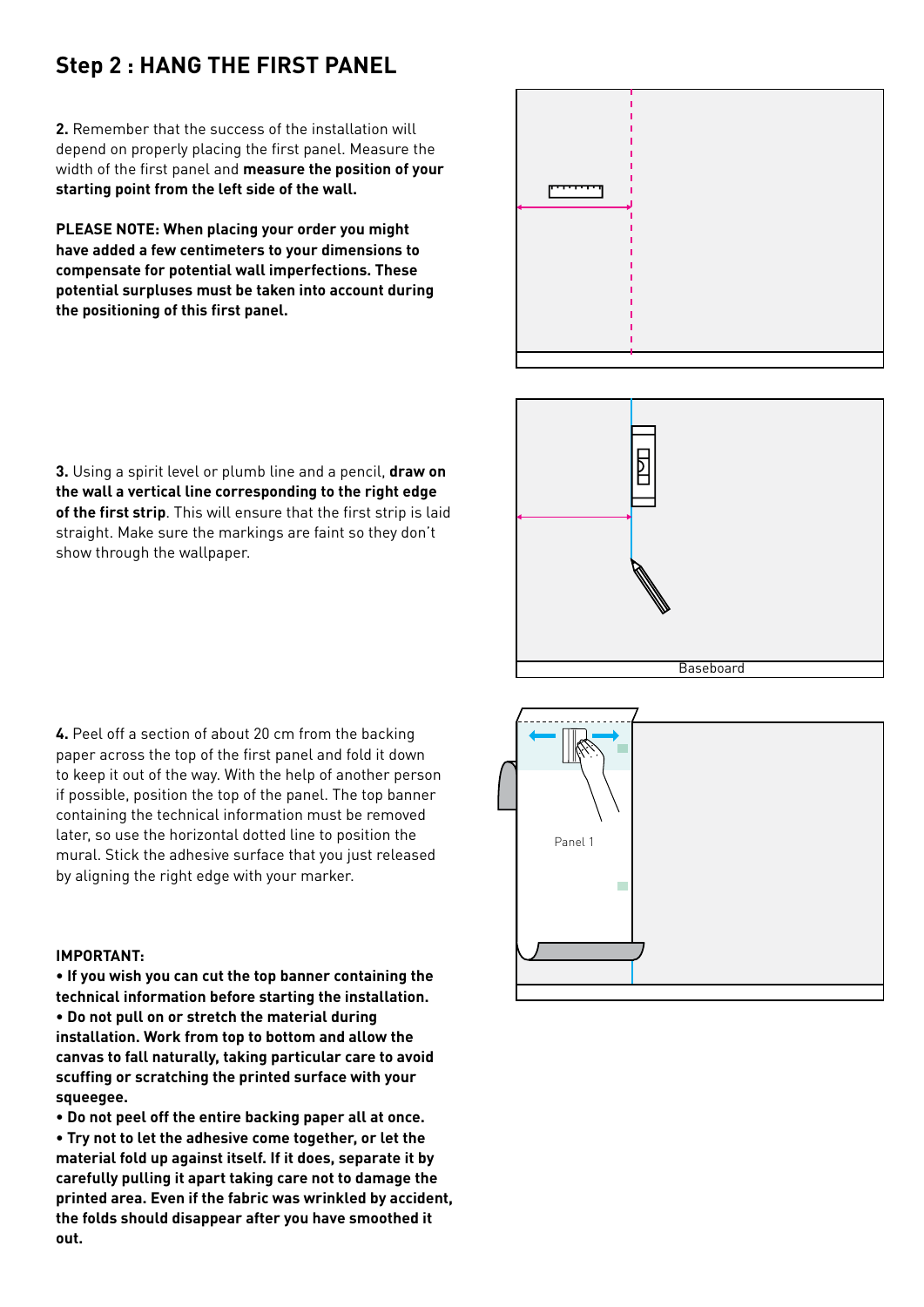**5.** Slowly peel off the backing paper downwards in small increments while stretching the canvas.

Press lightly with your hand first to wedge the canvas in the right place, then using a squeegee, carefully smooth all wrinkles and bubbles outward, until they are removed. Do not use pressure to avoid any scratches. Simple light strokes work best.

If wrinkles or bubbles appear, simply peel back the panel and reapply that section.

Then, continue to slowly peel off the rest of the panel by gradually and evenly pulling down the liner paper, a few inches at a time, pressing and smoothing as you go.

Once the process is started it can be easier if another person holds the bottom and pulls down slightly giving some tension, keeping it square and straight, until the removable wallpaper has been fully installed. Then trim excess material, if necessary. For example you can work in 20 cm increments.





### **Step 3 : HANG THE ADDITIONAL PANELS**

**6.** If your removable wallpaper comes in several panels, your removable wallpaper is printed with 2 cm overlaps between each panel. Position the next panel using the masking tape markers. Verify the alignment of the image at the edge of each panel. Adjust the position until the pattern matches perfectly. Follow **step 4** above to install the rest of the second panel. Then repeat the same process to install all additional panels.

# **Step 4 : TRIM OVERAGE**

**7.** If the removable wallpaper is larger than the wall surface, cut along the corners or edges of the wall using a cutter and a straight edge as a guide. **Always place the cutter on the printed side of the canvas** and use a ruler. Start trimming at the top, then at the bottom, then each side.

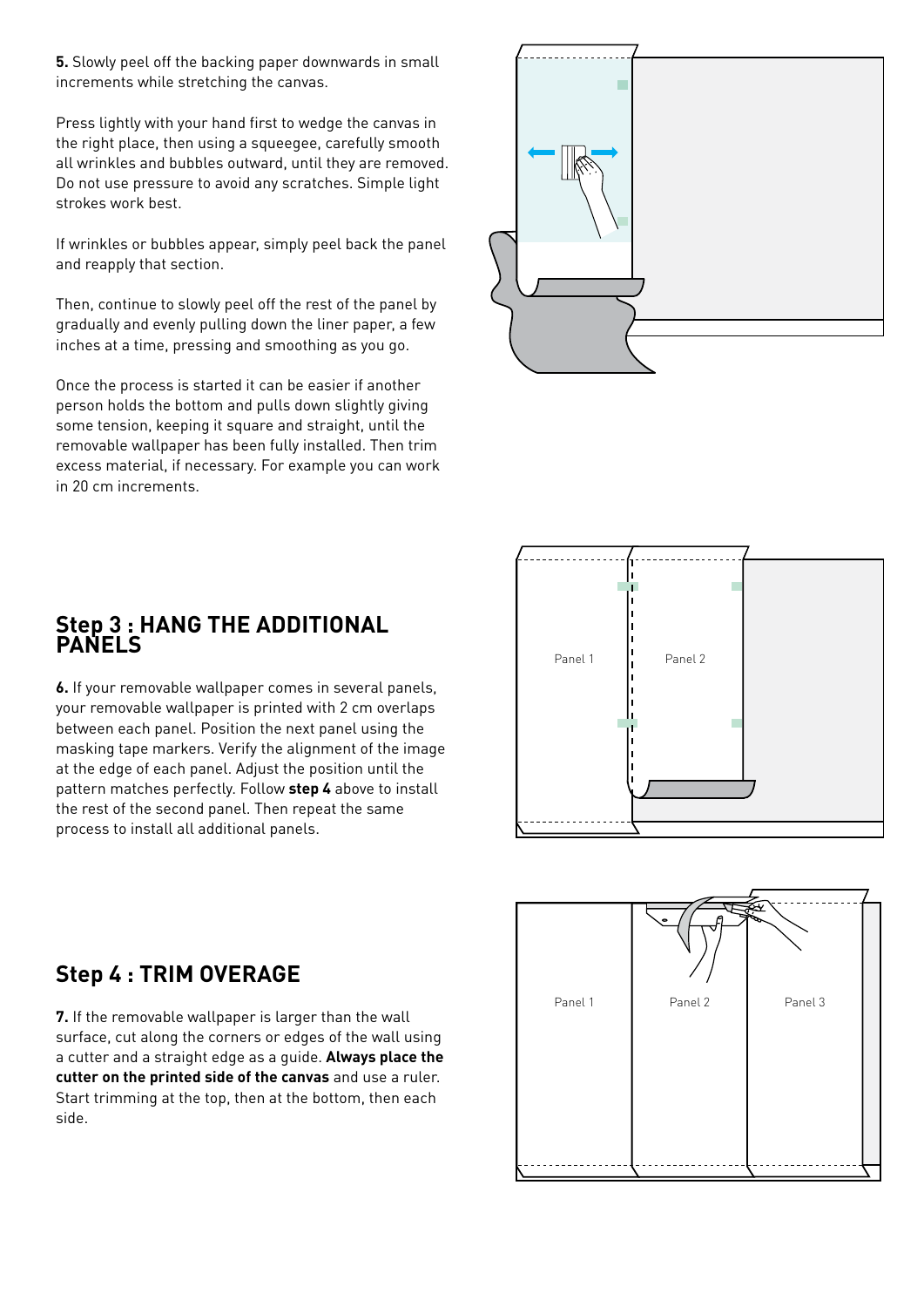8. Eliminate excess overlap. Removable wallpapers are printed with a 2 cm overlap intentionally to be double cut. Place your straight edge vertically in the center of the overlap and cut through both layers of material using a cutter. It is important to cut continuously to have a perfect joint. To do this, make long cuts, without lifting the blade and move the straight edge as you go.

NOTE: If the excess overlaps are invisible and you are satisfied with the look, you are not required to remove the surplus.

9. Once you have cut the entire length, remove the excess tape from the top layer.

10. Then gently lift the overlapping section of the right panel to remove the strip of canvas from below. Press the joint between the two panels with a squeegee for a perfect finish.

Repeat this process for each panel.

## **CONGRATULATIONS ! THE INSTALLATION IS COMPLETED.**